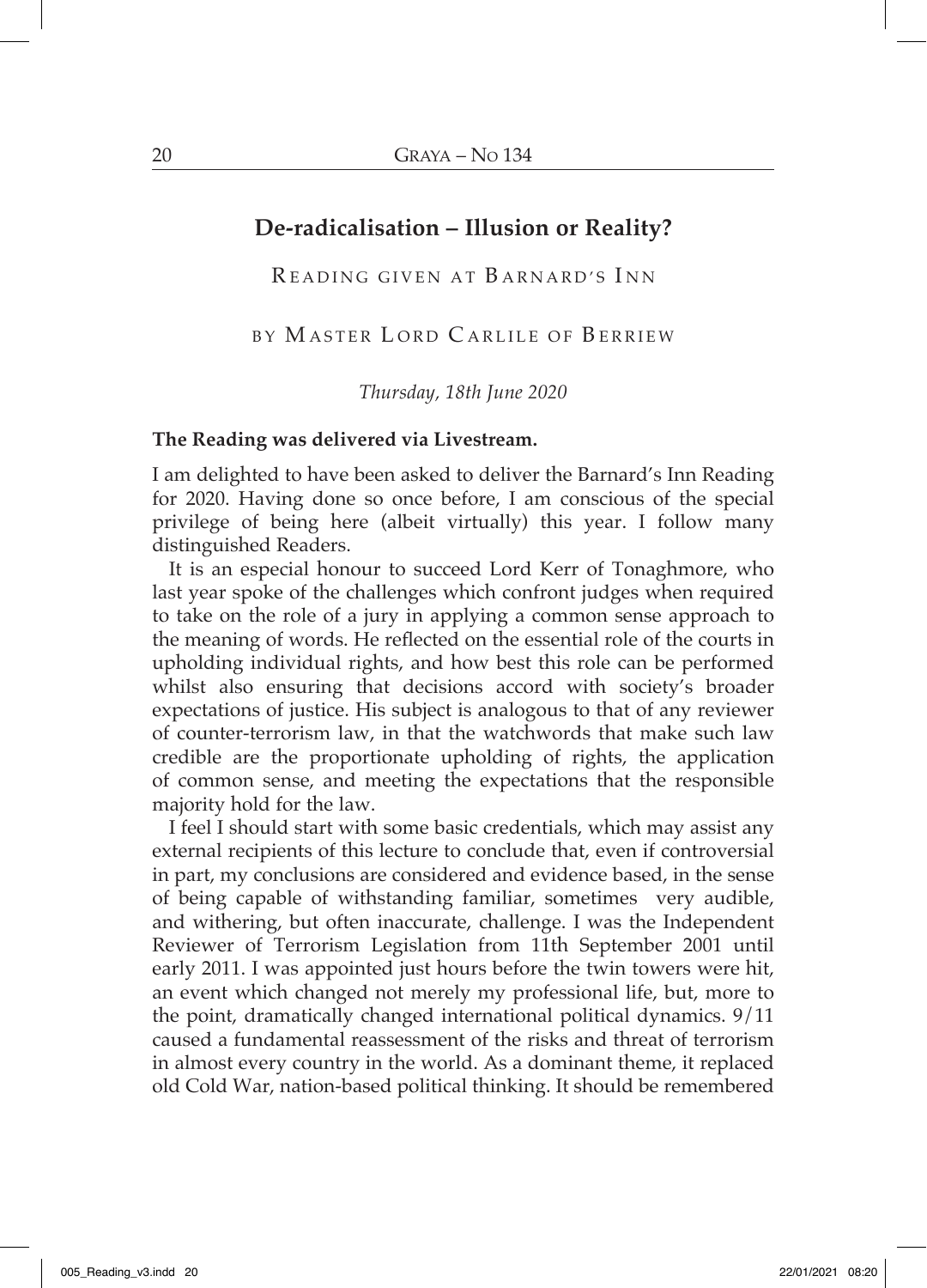that Islamist terrorism affected Muslim countries at least as deeply as non-Muslim countries, as I shall illustrate later.

I was succeeded in 2011 by the excellent Lord Anderson of Ipswich QC. He provided an impetus to the subject, through his powers of legal analysis and his ethical matrix. At that time I provided the independent critique to the new Coalition Government of the revised Prevent policy that they were to introduce. In 2019 I became the Independent Reviewer of Prevent: half-way through that appointment, and after a great deal of the analysis had been done, I was judicially reviewed out of office on the grounds that the method of my selection was not an open competition. Apart from residual frustration, I make no complaint about that outcome. So I have spent much of the last 20 years immersed in issues in which the largest challenge is preventing and dealing with radicalisation.

Context always is key to any debate. In the past three months the context has changed. Over 40,000 British citizens, young and mostly older, have died from Covid-19. It has laid bare to all of us, especially we of older generations, our vulnerability to natural phenomena. It has exposed the frailties of human planning, even when carried out by prominent politicians and scientists, almost all of high ability and all capable of sharing their diverse qualifications and life experiences. It has heightened our sensitivity to events, even elevating an unwise walk in the woods to political crisis status.

There is a possibility – I would say a risk – that the volume and outcomes of Covid-19 may lead some to disregard terrorism or see it now as a minor issue, in relative terms. They should not forget that, according to analysis released in November 2019 by the Institute for Economics and Peace, the UK was found to be the EU country most affected by terrorism, ahead of France, Germany, Belgium and Spain; and, outside the EU, ahead of Sri Lanka, Iran, Russia and Israel. They should not underestimate the terrible trauma, both physical and conceptual, that terrorist attacks cause to victims, to the public at large, and to government. The demand for 'something to be done' is never shriller.

These are events which citizens at large can find difficult to understand. Their reaction to terrorists is an illustration of a sentiment expressed by Othello to Desdemona: 'I understand a fury in your words but not the words.' The anxiety the public experience from terrorism is less easy to comprehend than our reaction to disease.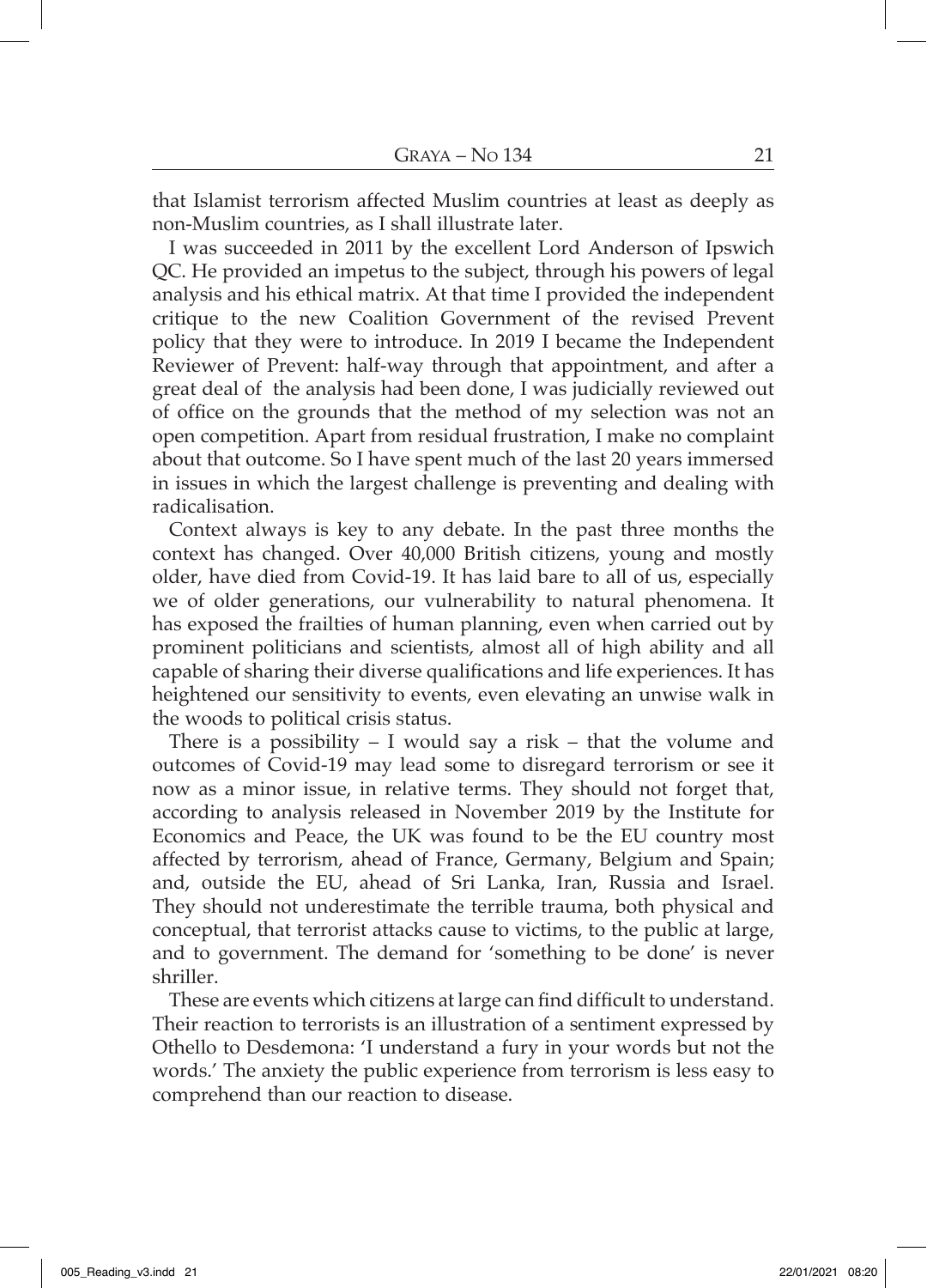The threat of an attack remains high – a terrorist attack is rated as 'likely' – and there is an increased threat from female terrorists and from home-grown, self-motivating, actors. By the end of 2019 there were 231 UK prisoners categorised as terrorists, some of whom are right-wing extremists, each of whom on release may present a significant threat. In that year 280 people were arrested for terrorism-related offences. In total, since 9/11, 4682 individuals have been arrested for such offences.

# **In the terrorism context, what has happened since the 2020 pandemic commenced? Does it justify placing terrorism at a lower level of concern?**

What I say on this issue is based on research by my team at SC Strategy Ltd. Terror groups have made efforts to use the Covid-19 global crisis to their advantage, determined to try to capitalise on the new geopolitical realities. They believe that key national and international institutions will be distracted by the crisis at home; that counter-terrorism/ security/military budgets will be reduced as a result of the economic consequences of the pandemic; that instability in conflict zones will continue with increasing numbers of refugees; and that unemployment and economic hardship will impact increasing numbers of potentially vulnerable people across the world. In addition, the lockdowns that have been imposed in many countries may have helped terror groups recruit and radicalise new individuals. ISIL attacks in Iraq and Syria have been increasing throughout 2020. Beyond the Middle East, attacks in Mozambique and the Philippines show the group's geographic expansion; and attacks in Afghanistan suggest the group will look to capitalise on the US withdrawal. A few examples are:

- 6 March 2020: ISIL claimed an attack on a ceremony in Kabul where at least 32 people were killed and 81 wounded when gunmen opened fire.
- 11 March: 18 rockets hit Camp Taji base in Iraq, killing a British medical technician and two Americans and injuring 14 more. The US believe the attack was carried out by Kataib Hezbollah (Iranian-backed).
- 25 March: ISIL claimed an attack on a Sikh religious complex in Kabul where at least 25 people were killed by a lone ISIL gunman.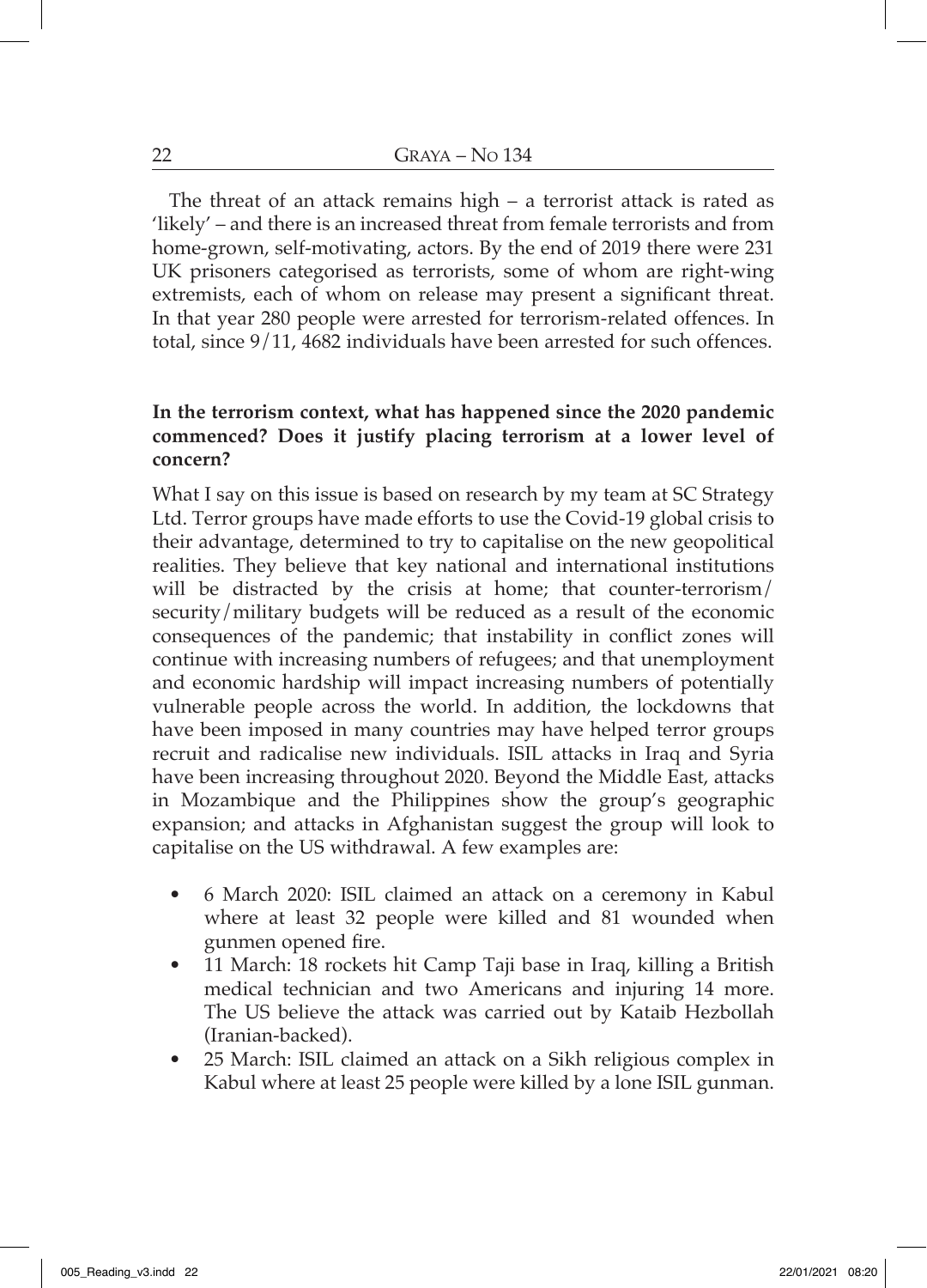- 4 April: Two people were killed and five wounded in a knife attack in Romans-Sur-Isere, SE France. When the man was arrested, he was found by police 'on his knees on the pavement praying in Arabic'.
- 15 April: Germany arrested four men, originally from Tajikistan, who were believed to be plotting attacks on US air force bases in Germany. They were also suspected of carrying out surveillance of critics of Islam, targeting them for future assassination. The suspects had already procured firearms and ammunition. They are believed to have sworn allegiance to ISIL in early 2019 and have contacts with high-ranking figures from the group in Syria and Afghanistan.

I turn now from those bare facts to the impact of Covid-19 on radicalisation and terrorism

### **Radicalisation**

On 22nd April 2020, UK counter-terrorism police warned that the impact of Covid-19 and social isolation could make some vulnerable people more susceptible to radicalisation and other forms of grooming, for example, as young people spend more unsupervised time online. Chief Superintendent Adams (National Coordinator for Prevent) said: 'isolation may exacerbate grievances that make people more vulnerable to radicalisation – such as financial insecurity or social alienation.' This view is shared by the General Director of the French General Directorate for Internal Security, Nicolas Lerner, who argued that confinement can accelerate extremist behaviours when aggravated by other emotional factors.

On the other hand, *The Guardian* reported on 22nd April: 'referrals to Prevent are down by more than 50% since the lockdown started on 23 March, according to official figures yet to be made public.' According to Pool Re, the reserve reinsurer of terrorism related risks, the Covid-19 lockdown has reduced attacks in the short term, because it inhibits terrorists from moving about in public and preparing for their attacks. However, terrorist propaganda, especially connected to the far-right, has increased during this time. Research by Moonshot CVE, a respected and specialist CVE technology adviser, has found that online engagement with extremist far right wing content increased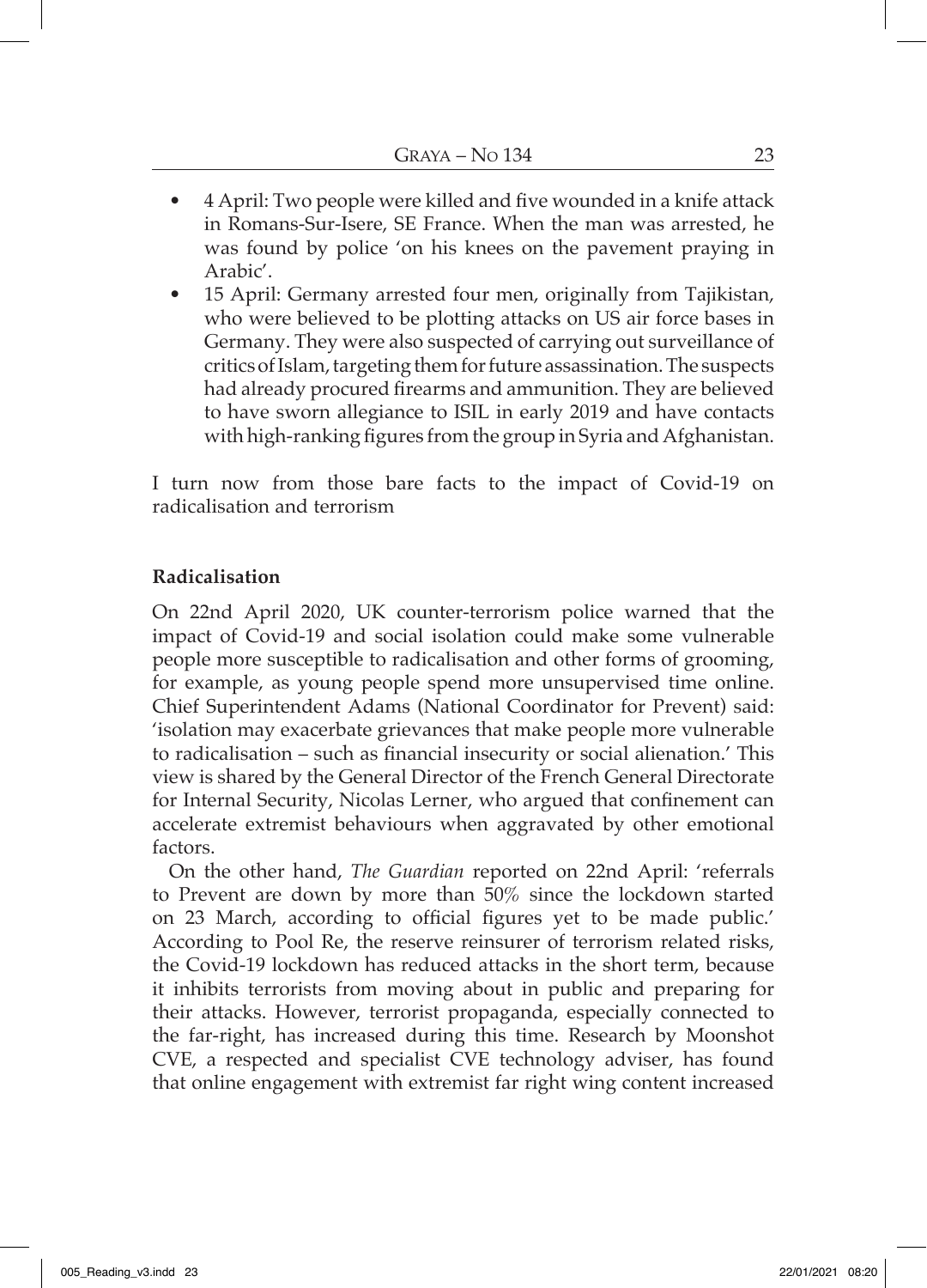by an average of 13% immediately following the introduction of social distancing and other lockdown measures in the US; and, after 10 days of lockdown, engagement rose to a 21% increase on pre-lockdown levels. Other research suggests an increase in Islamist extremist online activity, with a rise reported on ISIL-related or inspired material.

### **Propaganda**

Terrorist propaganda now is focusing on conspiracy theories connected to Covid-19 and this has already inspired plots and attacks. ISIL and Al Qaeda have taken different approaches in their attempts to take advantage of the pandemic; however, both groups define Covid-19 as a result of God's wrath and call for Western countries to turn to Islam in response.

ISIL in its *Al-Naba* edition of 19th March explicitly called on fighters to carry out attacks while their opponents were vulnerable as a result of the pandemic and 'security and medical institutions have reached the limits of their capacity in some areas'. The publication also stated that ISIL should take maximum advantage of the fact that international and national security systems formed to combat ISIL were taking a step back due to the pandemic. ISIL have promoted the explanation that the virus is a manifestation of God's wrath, and suggested the pandemic's initial spread in China was divine punishment for China's persecution of Uighur Muslims.

Far-right groups are in on the act too, as opportunistic as any other terrorism group. They and individual right-wing extremist supporters are using the ongoing pandemic to advance their movements and ideologies. For example, they are using Covid-19 to promote conspiracy theories, target minority communities and call for extreme violence; using the pandemic to increase calls for violence; and adapting antisemitic speech and ideas to incorporate Covid-19. According to the US Federal Protective Service, some white supremacist terror groups are plotting to carry out bioweapon attacks using the virus, e.g. leaving 'saliva on door handles' or through saliva-filled spray bottles. Just think of the Skripal/Salisbury case to assess the impact of events of that kind.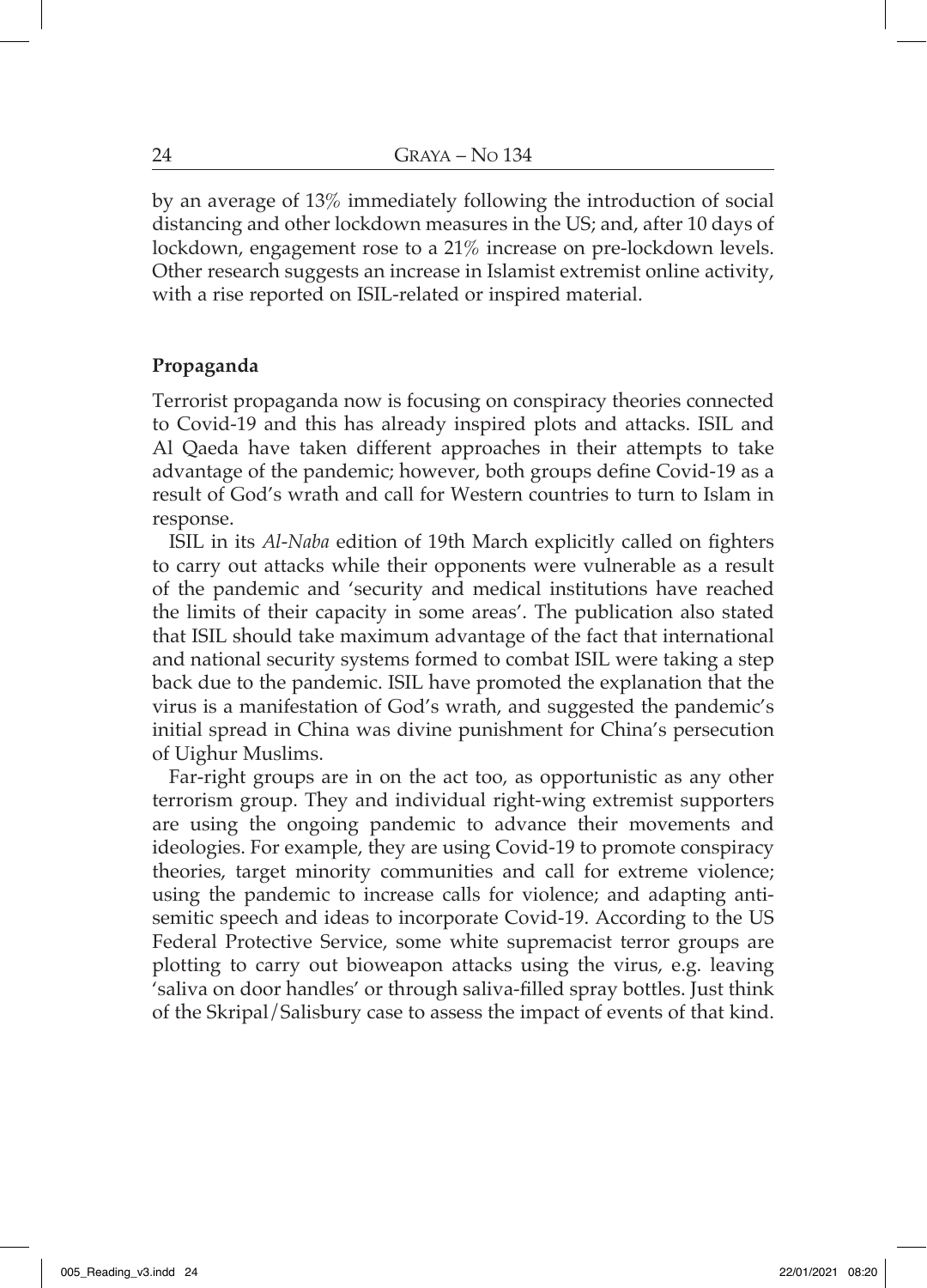### **Impact of Covid-19 on counter-terrorism efforts**

Pool Re argues that the severe economic consequences of Covid-19 may mean that 'funding for counterterrorism activity across government and the private sector may be scaled back in the face of massive economic pressure'. This view is shared by the International Crisis Group who warned that the pandemic threatens global solidarity in fighting extremists – 'allowing the jihadists to better prepare spectacular terror attacks'. Secretary-General Antonio Guterres said to the UNSC on 9th April 2020: 'the threat of terrorism remains alive. Terrorist groups may see a window of opportunity to strike while the attention of most governments is turned towards the pandemic.' Guterres also commented on the potential for terrorists to use biochemical weapons: 'the weaknesses and lack of preparedness exposed by this pandemic provide a window onto how a bioterrorist attack might unfold – and may increase its risks. Non-state groups could gain access to virulent strains that could pose similar devastation to societies around the globe.'

I can provide much more evidence and argument to support my considered advice that Covid-19 threatens the international solidarity and cooperation that has been crucial to fighting ISIL and Al-Qaeda.

## **So should Covid-19 affect empirical policy decisions and practice in relation to countering violent extremism? And where should we go from here?**

The short answer is that it would in my view be negligent to lower our guard against terrorism. During the course of my interrupted Prevent Review, in which I was deeply occupied from August 2019–February 2020, I considered various themes. To do so, I and my very proficient support team conducted 55 meetings and engagement events with a total of 476 people. This was made up of: 39 one to one meetings with me; eight one to one meetings with other members of the team; six listening and engagement events (Scotland, Leeds, Newcastle, Manchester, Tower Hamlets, Luton); and two visits to European partners (Denmark and Germany), as well as attendance at other events to listen to views of those interested in or affected by Prevent.

I issued a 'Call for Evidence'. Over 340 submissions were received in response. It contained an indicative questionnaire highlighting key issues. The number of responses per question was analysed, together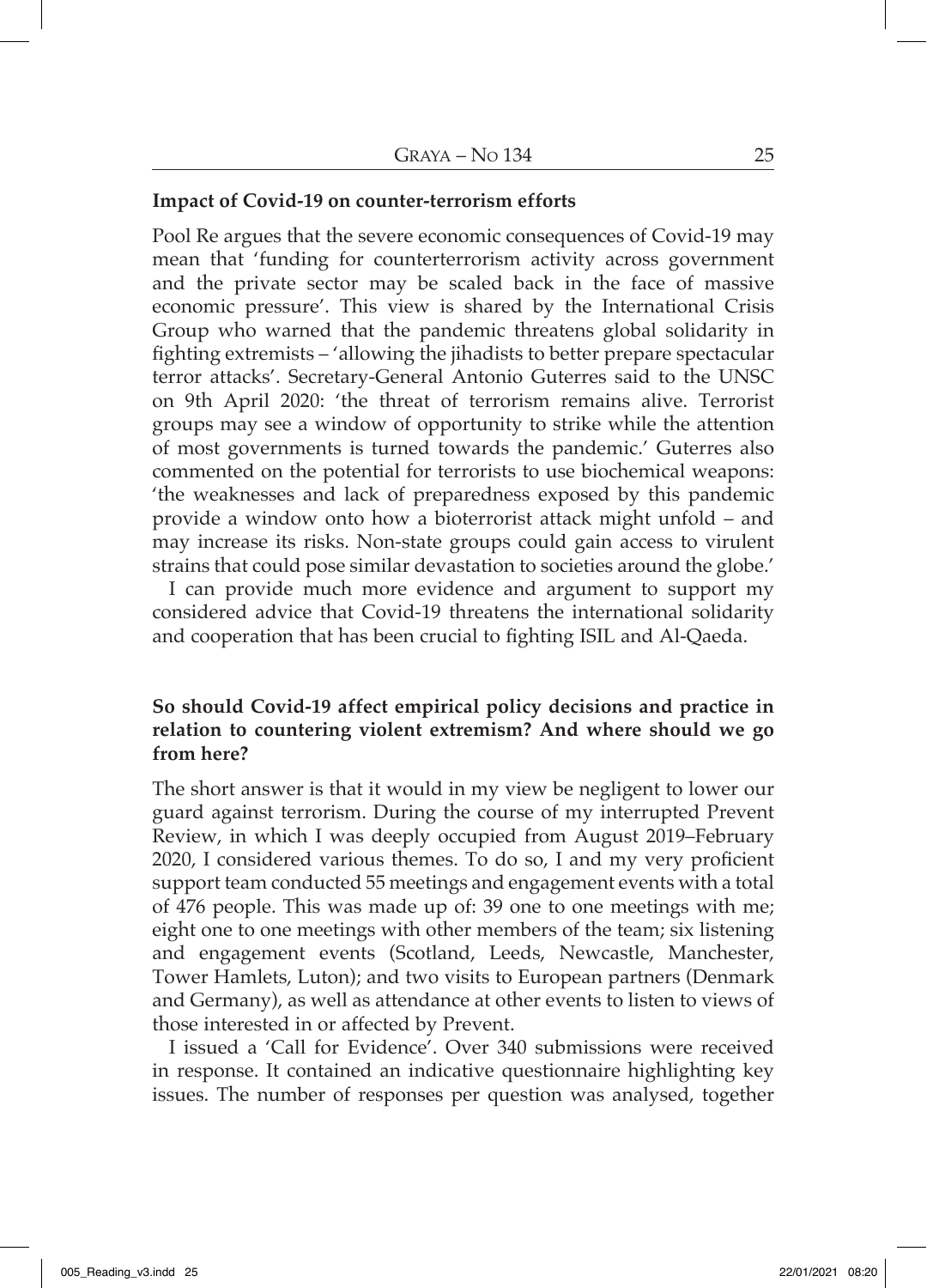with a summary of the roles and experience of respondents. Work was in progress to tabulate and analyse the responses, with a view to follow-up of those that seemed to me to be of the greatest materiality. In addition, some bespoke research was provided to assist the Review – for example, research into student attitudes by the Hillary Rodham Clinton School of Law at Swansea University. This provided a valuable body of evidence underpinning my conclusions.

I also commissioned some systems mapping. The Cabinet Office's Policy Lab had conducted a considerable amount of work on converting into a report the output from a systems mapping workshop with national Prevent representatives. This was later to include ethnographic work with people with lived experience of Prevent.

I also commissioned an academic literature review. An expert team produced a draft report setting out some of the academic literature on Prevent. Academic focus has largely been around the concepts surrounding Prevent including radicalisation and risk factors. This provided useful insight. That said, I have developed real concern about the quality and even availability of genuine and empirical academic analysis of Prevent. Some academics interested in the field despite threadbare research are opponents of the policy before they write, some viscerally so, an attitude that sits uncomfortably alongside what I heard of positive practical experience of Prevent programmes. Everything those work streams provided remains valid. Covid-19 undermines none of it.

I now turn to my own conclusions. They are based on considerable research and evidence – though I remain open minded to further evidence if it appears.

### **Should there be a Prevent programme or something like it at all?**

There are strong and articulate voices wholly opposed to Prevent. One of those voices was the claimant in the judicial review that resulted in the whole process of review being delayed and disrupted. The grounds of opposition can be summarised briefly:

- Prevent is racist, in the sense that it discriminates against Muslims and the communities to which they belong.
- Prevent is a means of securitisation, and of spying by the authorities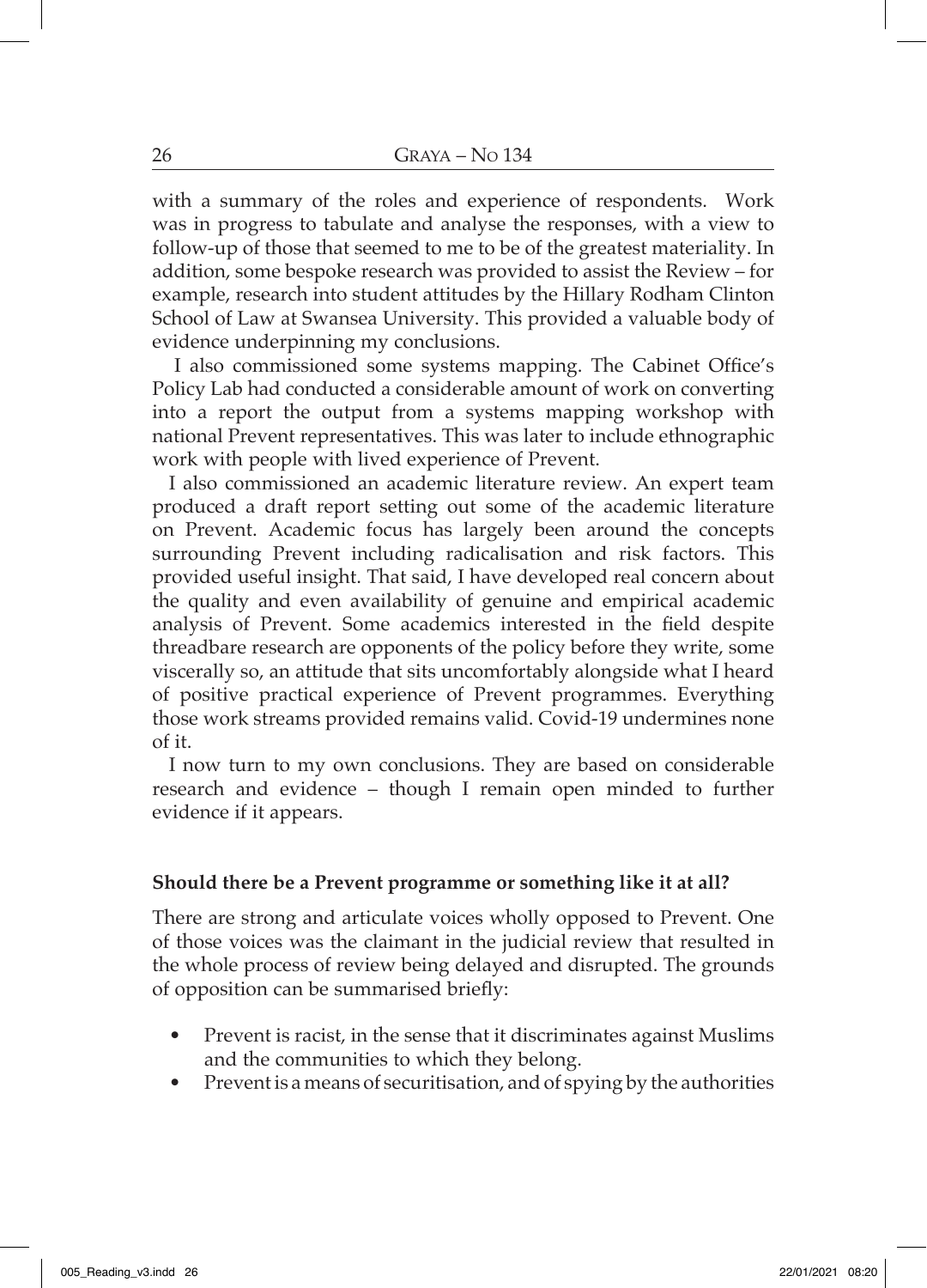in a way that would not normally be allowed and offends human rights values.

• Prevent fails to deliver a coherent programme, and at the same time stigmatises large numbers of innocent people, including children, by accusing or even merely suspecting them of being potential terrorists.

I reject those complaints. There is clear evidence that, whatever the weaknesses of Prevent, the idea and the programme manifestly work to the benefit of many individuals and communities. As some Prevent providers, including some notable community based Muslims, insisted to me, Prevent works because it does what it says on the tin. It prevents especially young men and women from becoming terrorists or terrorist sympathisers. The same group told me that they were proud to tell their community that is what they are doing and found strong support.

There are some excellent examples of Prevent and its results. One exemplar is Kikit, run from the Birmingham area and now working in several other parts of the country. Kikit was started and is run by Muslims, some with lived experience of the issues. Their success has been remarkable. Another of many examples is the organisation and running of Prevent in Leicester, where it has been contracted out by the council (Prevent day to day management generally is the responsibility of councils) to a well respected local charity. This has been a signal success, and one of its managers has been seconded to the Home Office as a key adviser in consequence.

However, significantly less successful have been the programmes run in prisons. Some have produced beneficial results. As the current Independent Reviewer of Terrorism Legislation, the excellent Jonathan Hall QC, has said recently, there are some individuals who will never respond to desistance and disengagement programmes and the like. We must accept that and tackle that issue through proportionate legal and management remedies. What are not acceptable are poorly conceived programmes in the prisons, run with little review, analysis or quality control, in impossible conditions.

The case of Usman Khan, the Fishmongers' Hall attacker, is instructive as an example. He was a supposed 'graduate' of a successful programme, accepted as such by experts of good will. However, wholly credible evidence provided to me (and immediately conveyed to the Home Office) reveals: (i) Many prison staff with everyday access to him did not believe in the slightest that he had been reformed at all. (ii) Prison staff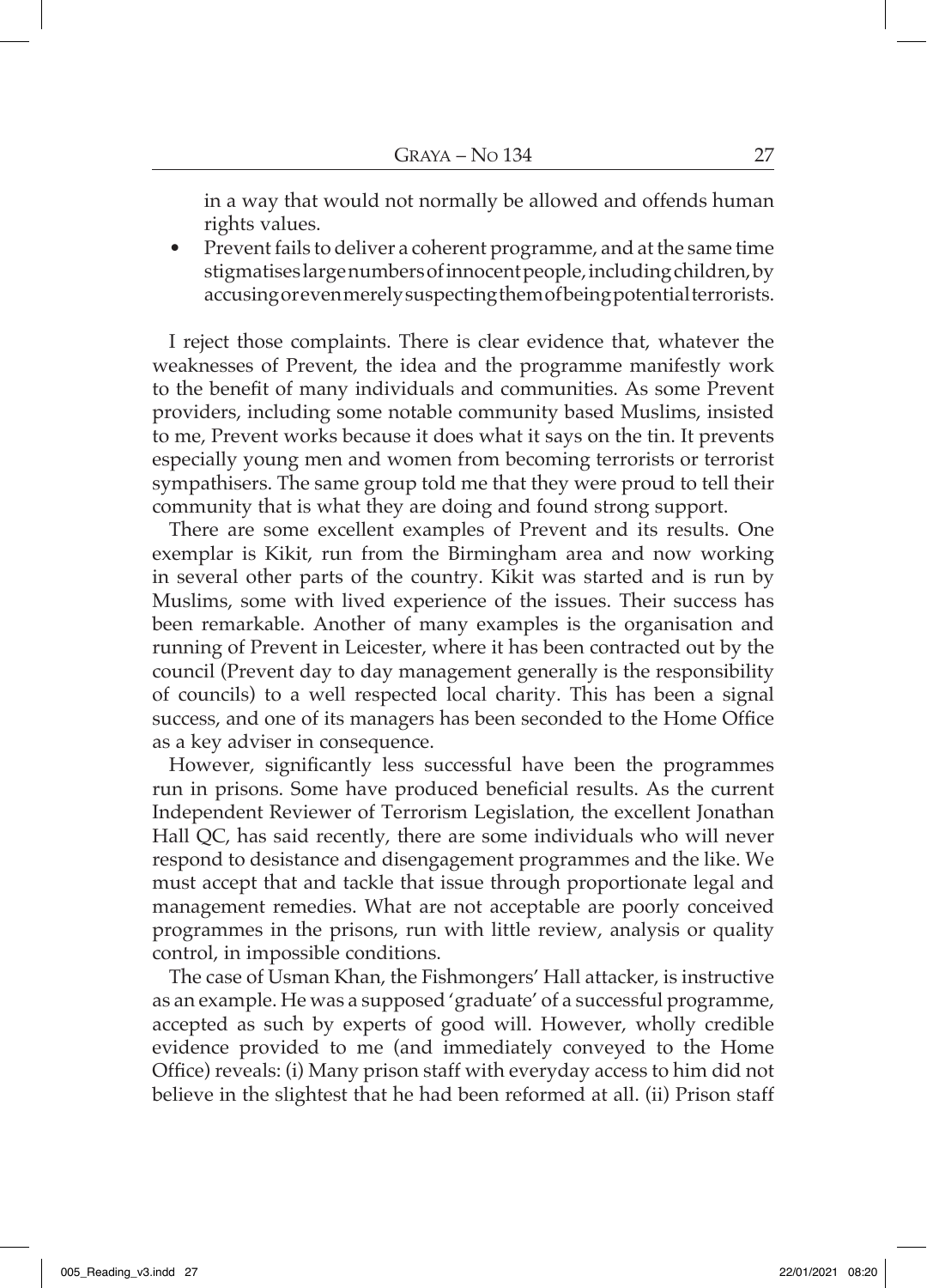were inadequately supported to deal with such cases. (I understand that the Lord Chancellor is concerned about this and is taking appropriate steps.) (iii) There was insufficient consultation with such staff. (iv) There was little quality control of the programme meetings in the prison. (v) Friday prayers were an unruly event – with the radicalised running their own meeting within a meeting with impunity. (vi) Of course unapproved, Sharia 'courts' were being run within the prison, with penalties being administered including flogging.

Clearly any such situation is unacceptable. As to remedies, one of the potential actions may be to separate serving terrorist prisoners from others, some of whom may well become involved through the combination of being impressionable and bored. Above all, there should be a far more structured, collegiate, and scrutinised system for prison countering violent extremism programmes.

Another important instrument would be the effective re-introduction (whatever name is used) of Control Orders or strengthening of the mis-named Terrorism Prevention and Investigation Measures (TPIMs). I attended some meetings of the Control Orders Review Group in the Home Office between 2005 and 2011 and visited controlees to assess the effects of the orders. They were upheld by the judiciary, sometimes subject to variations. They were proportionate. Usman Khan, on release, if properly assessed, would have been an obvious candidate for a Control Order. In my view their removal was a mistaken decision by the Coalition Government early in its term of office, against some wellfounded advice. As an option available to the over-burdened Parole Board, their reintroduction would be justified and beneficial.

I know, and have been reminded by Jonathan Hall, that licence conditions can do almost everything a TPIM can. He has recommended some additional powers of search for offenders on licence. However, my view is that a reviewable executive power to impose a Control Order or strengthened TPIM would enhance the protection of the public in such cases.

#### **Is there adequate national structure and oversight of Prevent?**

How effective is the current structure and oversight for Prevent? This includes scrutiny of local, regional and national structures; links within and across government departments; the role of Prevent co-ordinators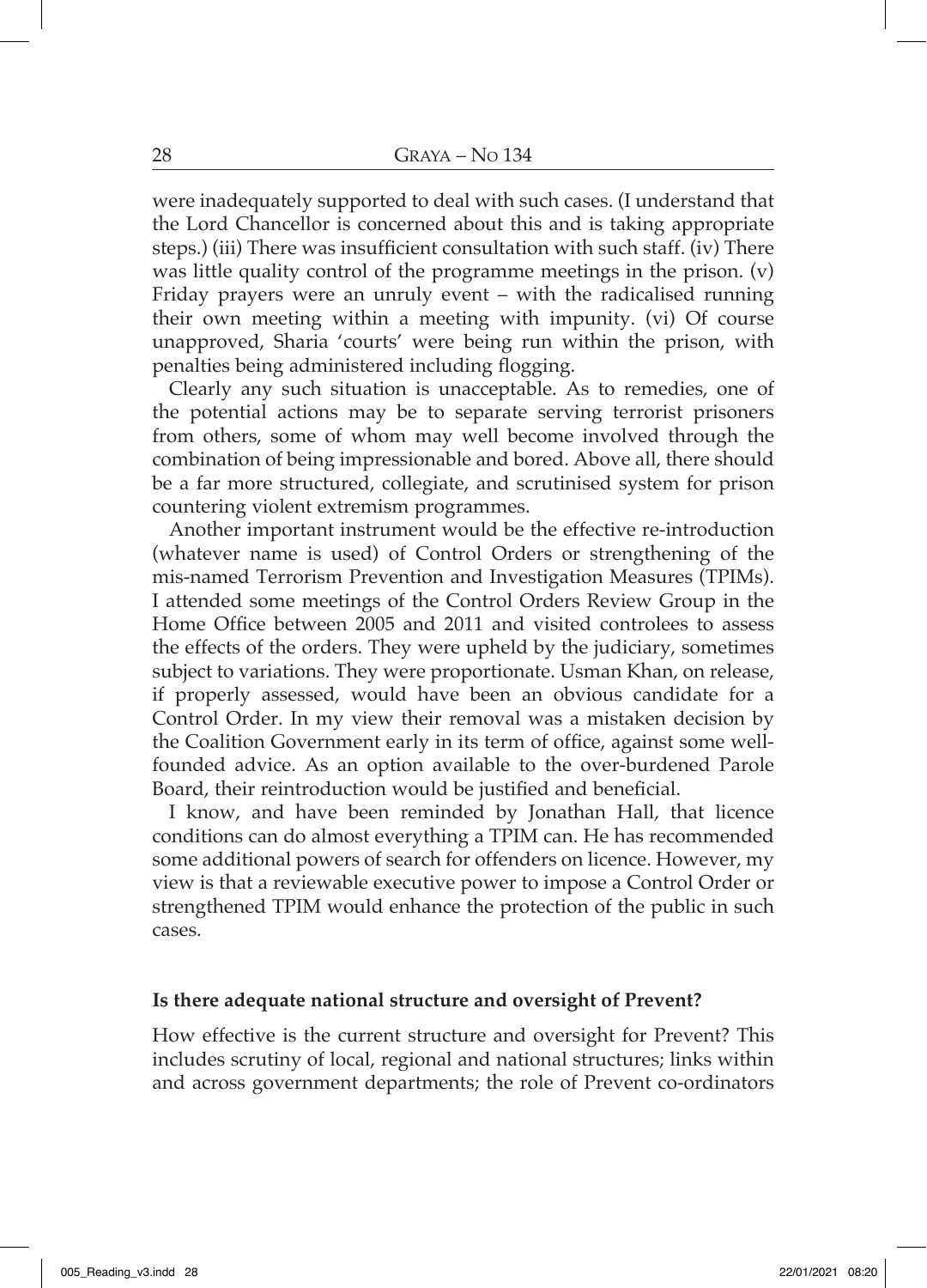and existing governance, scrutiny and accountability mechanisms. In my view there are some remediable issues, and remediated they must be for the necessary national structure to work. They include:

- Resolving afresh where responsibility for Prevent strategy, oversight, policy and delivery respectively should sit (eg in the Home Office, or elsewhere in or out of government).
- National, regional and local governance of Prevent, to make the system suitably scrutinised by, and accountable to, the public.
- Ensuring that government departments, and units within departments, work together effectively on Prevent.
- Improving work and cooperation across the Prevent system of policy officials, local authorities, police, intervention providers, and oversight bodies, in order to achieve Prevent objectives.
- Recognising Prevent as a counter-terrorism policy as opposed to a safeguarding policy.
- The creation of a permanent and functionally useful oversight function.

## **What about the police role?**

The police are one of the bodies that can refer individuals to Prevent – as can schools, colleges and others. However, with the possible exception of Scotland, where the structures and scale are different, the involvement of the police after referral is seen as problematic. One allegation is that excessive police involvement has led to the over securitisation of Prevent.

My evidence based analysis is sympathetic to the view that, even where the police act with perfect propriety (generally the case), the perception of some important participants in the process will remain hostile to anything other than low level police involvement. I conclude that, after referral of an individual, counter-terrorism police should step back and allow only necessary interventions, by community policing, unless and until a potential risk of terrorist crime becomes evident in the Prevent process.

Has the Government given the police sufficient clarity on what their role should and should not be, and why? I think that more could be done to formulate the limits of police involvement. Also, there should be greater clarity about how the Pursue-Prevent interface operates, which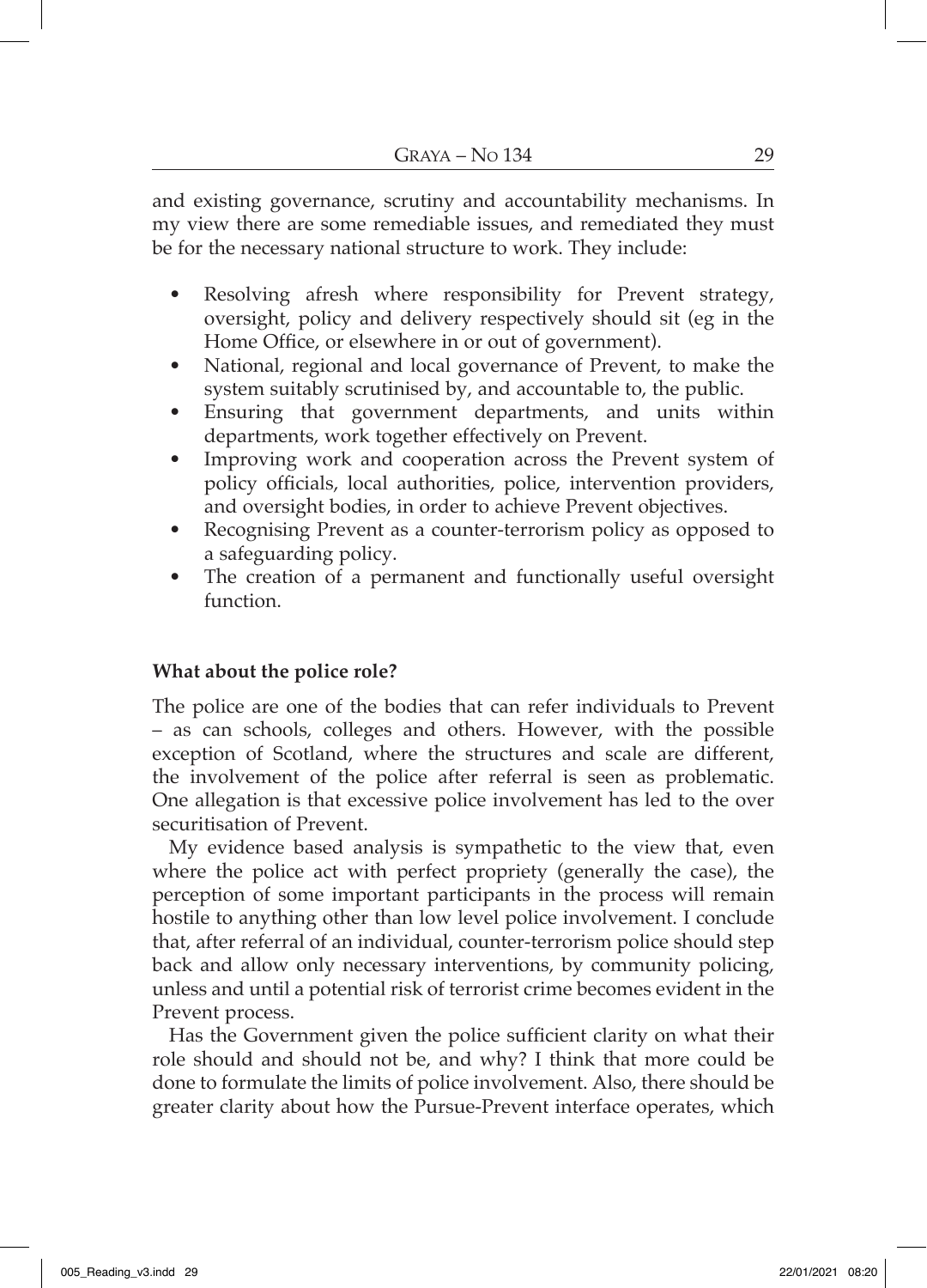in individual cases may include carefully calculated policing decisions to refer particular suspects to Prevent for strategic purposes.

### **The Prevent Duty**

I am unconvinced by the work to date to ensure that those who are subject to the statutory Prevent Duty, for example teachers at all levels, are provided with the level and quality of training required to fulfil what would be challenging even for those who are experts in the field. In order to have confidence that local referral and channel panel decisions (the process for referral to Prevent) are being made appropriately, consideration should be given to enhancing the amount of professional development, especially face to face training, available to those with obligations under the duty. I have undertaken the online Prevent Duty training. It is well devised, but incomplete.

Some say there should be no Prevent Duty at all. I have real doubts about the proposition held by some academics and professionals that the Prevent Duty inhibits professional judgments, not least as it can be argued strongly that it does no more than place in statutory form what is – in reality – the existing, professional duty of care incumbent on those who are subject to the duty. However, I am mindful of the conceptual concerns regarding the duty, so we could test the opposing view about the effect of the duty through a pilot in two or three priority areas of a suspension of the statutory duty.

#### **Ownership and funding**

I have heard views both in favour of retaining the name Prevent and changing it. I am not convinced that there is a clear advantage in changing the name.

Prevent policy should continue to be made and overall funding provided by the Home Office, as part of the wider CONTEST strategy, although this would need to be considered in close consultation with other government departments, particularly those dealing with communities and children. There is no doubt in my mind that the current annual funding cycle under which Prevent operates is a hindrance to good practice. It represents a barrier to meeting Prevent's long-term objectives. It causes inconsistency and decreases efficiency and commitment.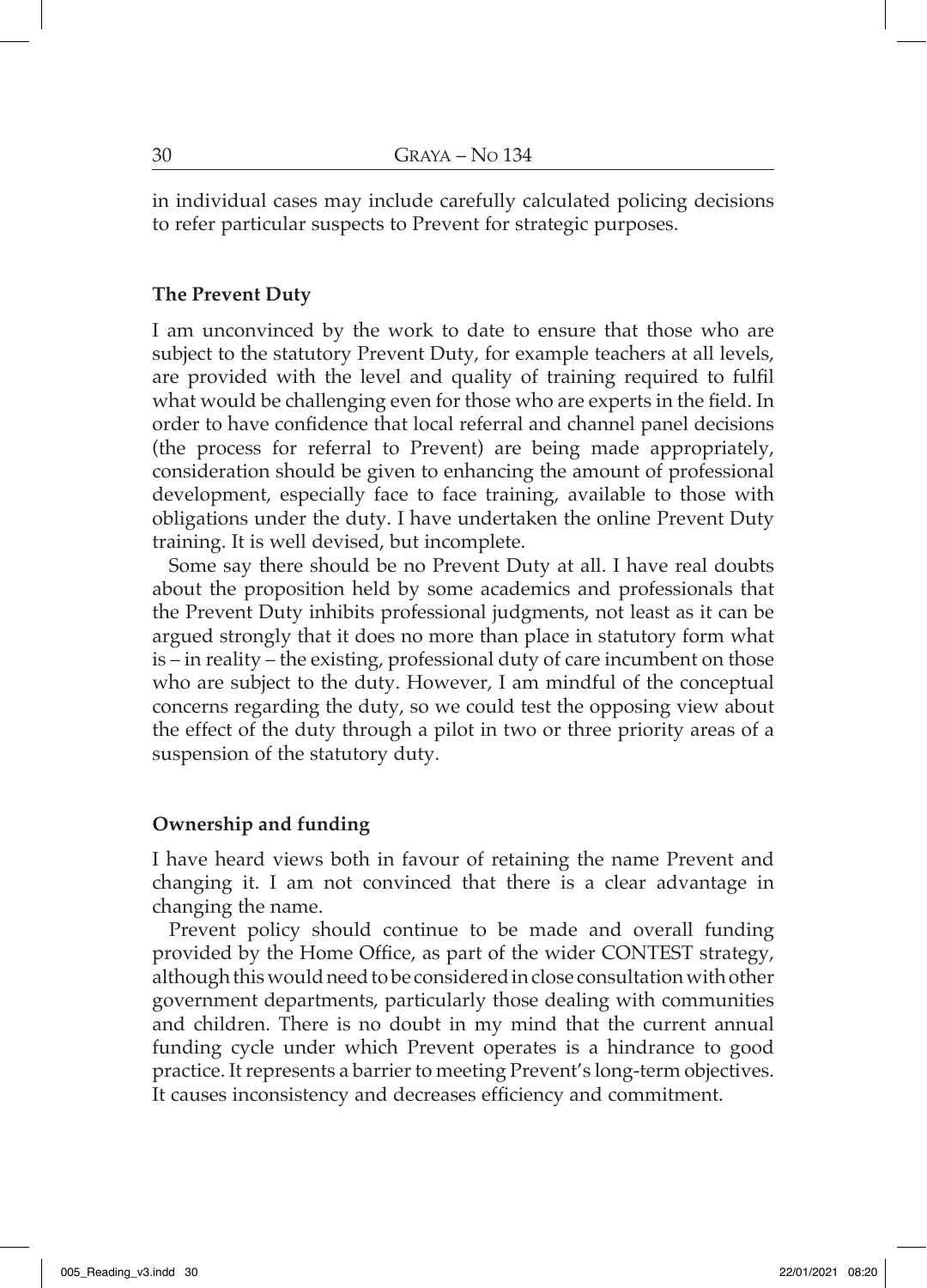## **Fundamental British values**

There should be an urgent review of the relevance of the British values 'agenda' in the context of preventing and countering violent extremism, which in my opinion has proved confusing and inconsistent for Prevent programme providers and subjects alike. Consideration should be given to if and how the agenda should be linked to Prevent and wider counterextremism narratives. British values look quite different in different parts of the country, and in different communities. More broadly, the British values agenda might better be re-focused on concepts of rights and duties. It is worth asking what is the society or commonality within which diversity is to be defined, and what is the nature of the community in which legitimate diversity is to flourish? What are the rights and duties flowing from that? An expression of shared rights and duties could prove to be a sounder testbed than a muddled set of 'fundamental British values.'

## **Emerging thinking and tasks**

It will be the task of the new Prevent Reviewer, still to be appointed, to develop robust recommendations for the future of the UK's strategy for preventing those vulnerable to being drawn into radicalisation. In progressing a revised Prevent policy, I would expect the Reviewer and the Government to consider seriously:

- The limited transparency of Prevent policy and practice, and the lack of independent oversight and continual review of Prevent implementation
- The limitations of the current annual funding cycle for achieving the long-term objectives of Prevent
- The scope for clarifying the relationship between Prevent and other strategies, particularly countering extremism and other safeguarding approaches, to increase cooperation and consistency in some local delivery areas, and tackle potential duplication in others
- There should be scope for clarifying the appropriate role for the police (both counter terrorism and non-counter terrorism) in Prevent delivery
- Questions as to how effective the Prevent Duty is in practice,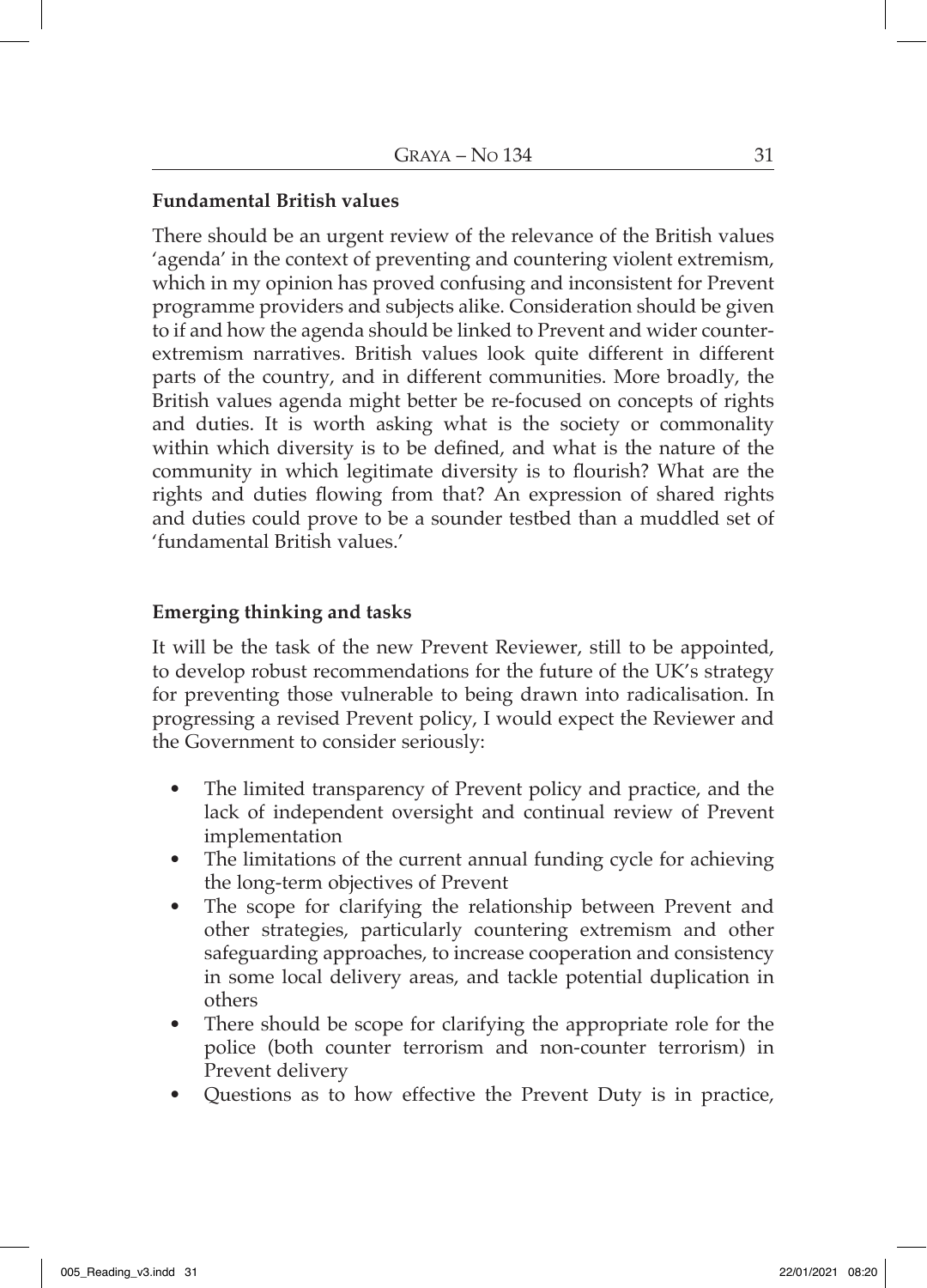including the abilities of local practitioners making referrals, how well they are equipped to fulfil the role, and any unintended consequences of the duty

- What role if any should the confused and confusing concept of fundamental British values have in Prevent. Indeed, what does it mean?
- Questions regarding the implementation of Prevent in prisons and probation
- Opportunities for learning from other countries' approaches

This learning leads me to suggest that the Government considers the following as most urgent improvements:

- (1) It is important that Prevent should be focused specifically and clearly on the prevention of violent extremism, giving its attention to those reasonably and empirically considered to be possible future terrorists.
- (2) Consideration should be given to making Prevent policy and delivery much more transparent, including provision of details of how referrals are made, how personal information is used, and a right of redress in the case of justified concerns.
- (3) Consideration should be given to placing oversight of Prevent implementation in the hands of a separate scrutiny agency or similar body, possibly called the Prevent Oversight Commission. This oversight organisation should have an independent chair, advisory group, and a permanent team with five core tasks. It should: (i) monitor the quality of Prevent processes, delivery and outcomes across the country; (ii) provide continuity in reviewing Prevent including evaluation of the effectiveness, value for public money and relevance of the strategy, and providing longer-term findings than are given at present; (iii) share learning about what works, and what does not work, in Prevent delivery; (iv) provide an avenue for receiving and resolving concerns about how Prevent is being implemented (including use of personal information); and (v) provide an annual Prevent Report to the Home Secretary, to be subject to debate in both Houses of Parliament. This organisation would need appropriate funding and powers to request national, regional and local information and to observe Prevent activity at all levels.